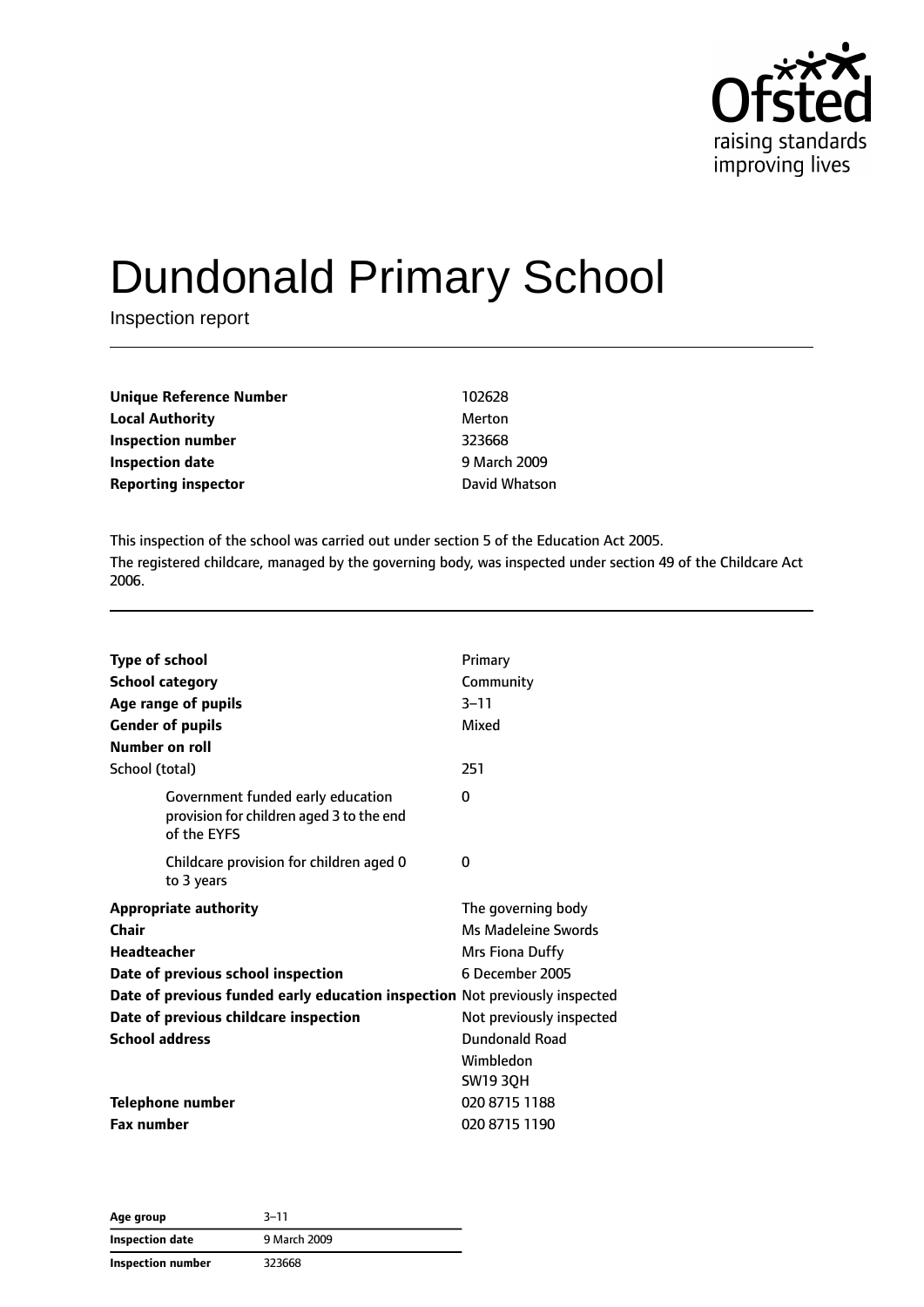.

<sup>©</sup> Crown copyright 2009

Website: www.ofsted.gov.uk

This document may be reproduced in whole or in part for non-commercial educational purposes, provided that the information quoted is reproduced without adaptation and the source and date of publication are stated.

Further copies of this report are obtainable from the school. Under the Education Act 2005, the school must provide a copy of this report free of charge to certain categories of people. A charge not exceeding the full cost of reproduction may be made for any other copies supplied.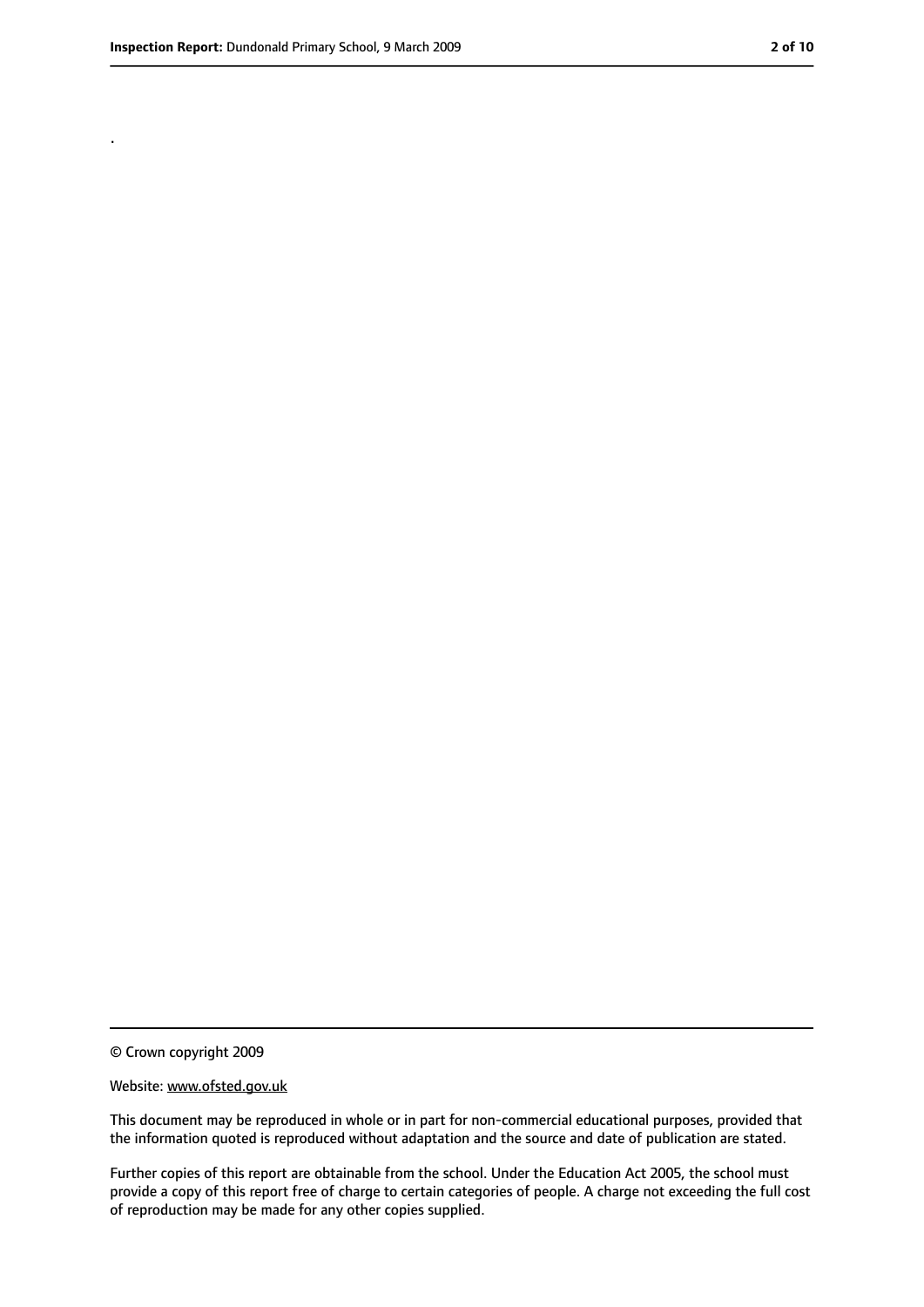# **Introduction**

The inspection was carried out by two Additional Inspectors. The inspectors evaluated the overall effectiveness of the school and investigated the following issues:

- the effectiveness of the Early Years Foundation Stage
- how well pupils are involved in assessing their work and know how to improve
- whether progress is consistent across all year groups for all pupils
- the impact of subject leaders on school improvement
- how well the school promotes community cohesion.

Evidence was gathered from: observing lessons and break times; the school's documentation, particularly relating to pupils' achievements; interviews with staff, parents, governors and pupils; results of national assessments; samples of pupils' work; and parental views as expressed in questionnaires. Other aspects of the school's work were not investigated in detail, but the inspector found no evidence to suggest that the school's own assessments, as given in its self-evaluation, were not justified, and these have been included where appropriate in this report.

## **Description of the school**

Dundonald Primary School is similar in size to other primary schools. It is extremely popular and is oversubscribed. The proportion of pupils eligible for free school meals is much lower than is usual. The school is ethnically diverse. Most pupils are of White heritage but many are of Asian background. The proportion of pupils learning English as an additional language is well above that found in most other schools, although few are at an early stage of learning English. The proportion of pupils with learning difficulties and/or disabilities is lower than in other schools. Most of these are either moderate learning difficulties or behavioural, emotional and social difficulties. The proportion of pupils with statements of special educational needs is similar to most other schools. The privately run Happy Faces Play Scheme meets in a building which is set on one side of the school playground.

#### **Key for inspection grades**

| Grade 1 | Outstanding  |
|---------|--------------|
| Grade 2 | Good         |
| Grade 3 | Satisfactory |
| Grade 4 | Inadequate   |
|         |              |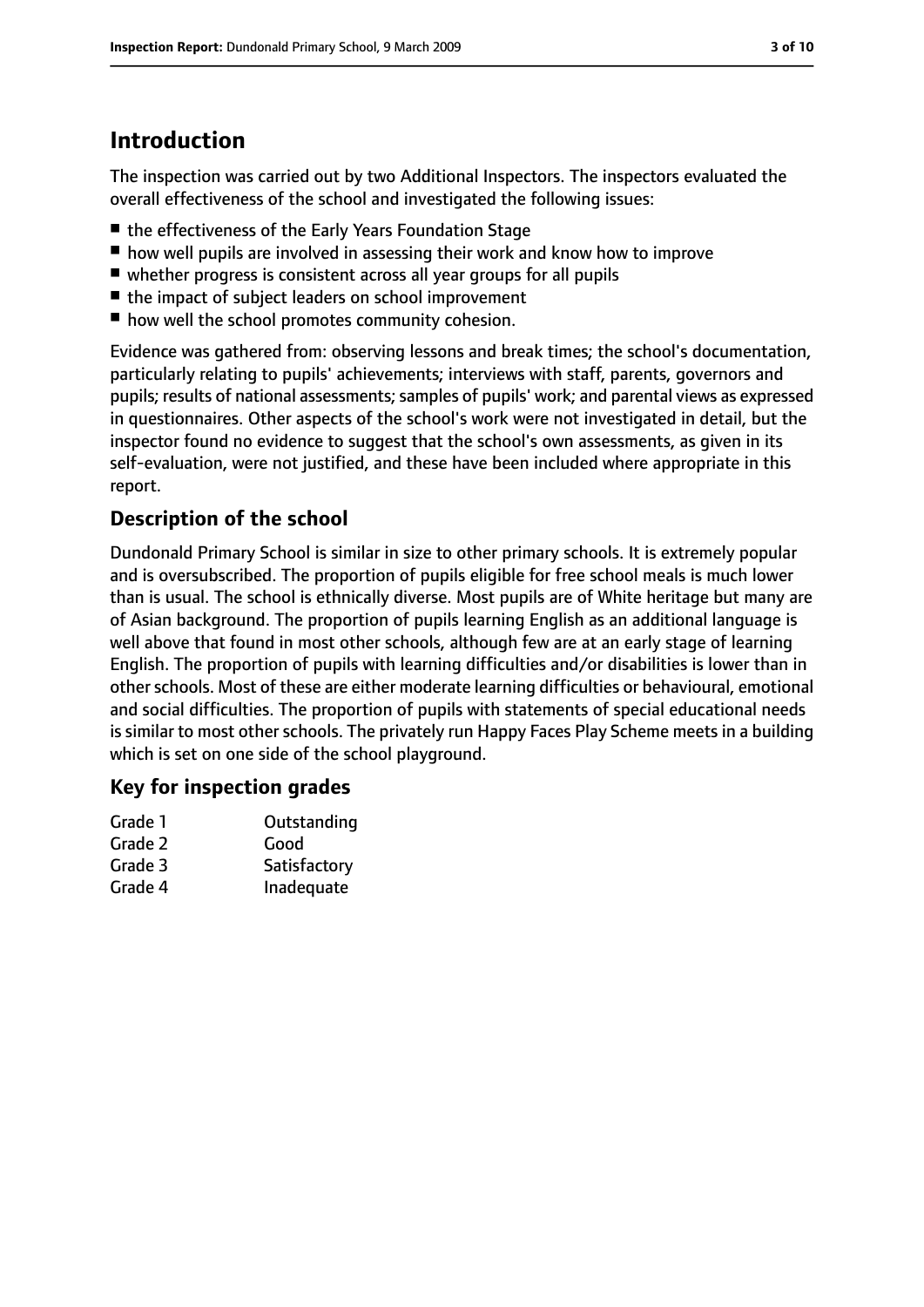## **Overall effectiveness of the school**

#### **Grade: 1**

Dundonald Primary School is an outstanding school. The views of the vast majority of parents were echoed by two who wrote, 'Dundonald is a wonderful school' and another who said, 'Our children are very happy here and the standard of teaching is excellent'. Parents are unanimous in their judgement that pupils make good progress. Not only do all pupils make at least good progress as they move through the school, but many make exceptional progress in relation to their starting points and capabilities. Standards at the end of Year 2 in reading, writing and mathematics have been, and continue to be, above those normally found. Standards in 2008 in English, mathematics and science at the end of Year 6 were very high, reflecting those of previous years. School-based assessments indicate that pupils are on track to maintain similar levels. As a result of effective leadership and staff training over the last couple of years, the gap between standards in reading and writing has been narrowed. Pupils learning English as an additional language make exceptional progress and many achieve the highest levels in their work because of the intensive and structured support they receive. Pupils with learning difficulties and/or disabilities, including those with moderate learning difficulties, make excellent progress and many achieve standards in line with their peers because they receive high-quality and individualised support and guidance. Pupils' outstanding personal development makes a significant contribution to pupils' learning. Pupils are very complimentary about and proud of their school. They are highly vocal about how much they enjoy themselves at school, a view endorsed by most parents. One wrote, 'My child loves Dundonald'. Attendance is good and pupils are keen not to miss out on the fun and excitement of learning. In lessons pupils are very attentive, productive and confident. Pupils are fully aware of what it means to be healthy, reflecting the work carried out by the school to gain the Healthy Schools Award. They know what food they should eat and this is often seen in the contents of their lunch boxes. Sports activities and clubs, such as the running club and tag rugby, are particularly popular and pupils are frequently involved in competitive sports. Pupils feel extremely safe. They commented that they do not think that there is any bullying and that staff and pupils are very friendly, kind and helpful. Pupils are well aware of the similarities and differences between themselves and other children both locally and internationally. They make significant contributionsto various charities and are closely involved with the local community. Through local events such as the 'Rainbow Bird of Peace' pupils made a valuable contribution to raising local awareness of how to diffuse violence. Their spiritual, moral, social and cultural development is excellent. Pupils' opinions are frequently sought by the school and always valued. Pupils report that the school council has worked hard to help improve school dinners and the playground. Pupils possess good entrepreneurial skills, as shown in the Year 5's 'Micro-society' project where pupils develop their sense of citizenship and commerce by mirroring society. Pupils are exceptionally well prepared for the next stage of their education and their life beyond that. Pupils achieve exceptionally well because of the almost consistent level of outstanding teaching, a view confirmed by many parents. Lessons are very well paced, use high-quality resources exceptionally well, and are carefully structured to meet the needs of all pupils. This includes a high level of challenge for the most able. Relationships are excellent and teachers' expectations are exceptionally high. An effective, and developing, practice is the involvement of pupils in assessing their own work. Because of this pupils know what level they are at, what level they aspire to and how to get there. Procedures and policies to promote pupil welfare are robust. Pastoral care is excellent. The school's well-structured approach to behaviour management is consistently and sensitively applied. Pupils with behavioural, emotional and social difficulties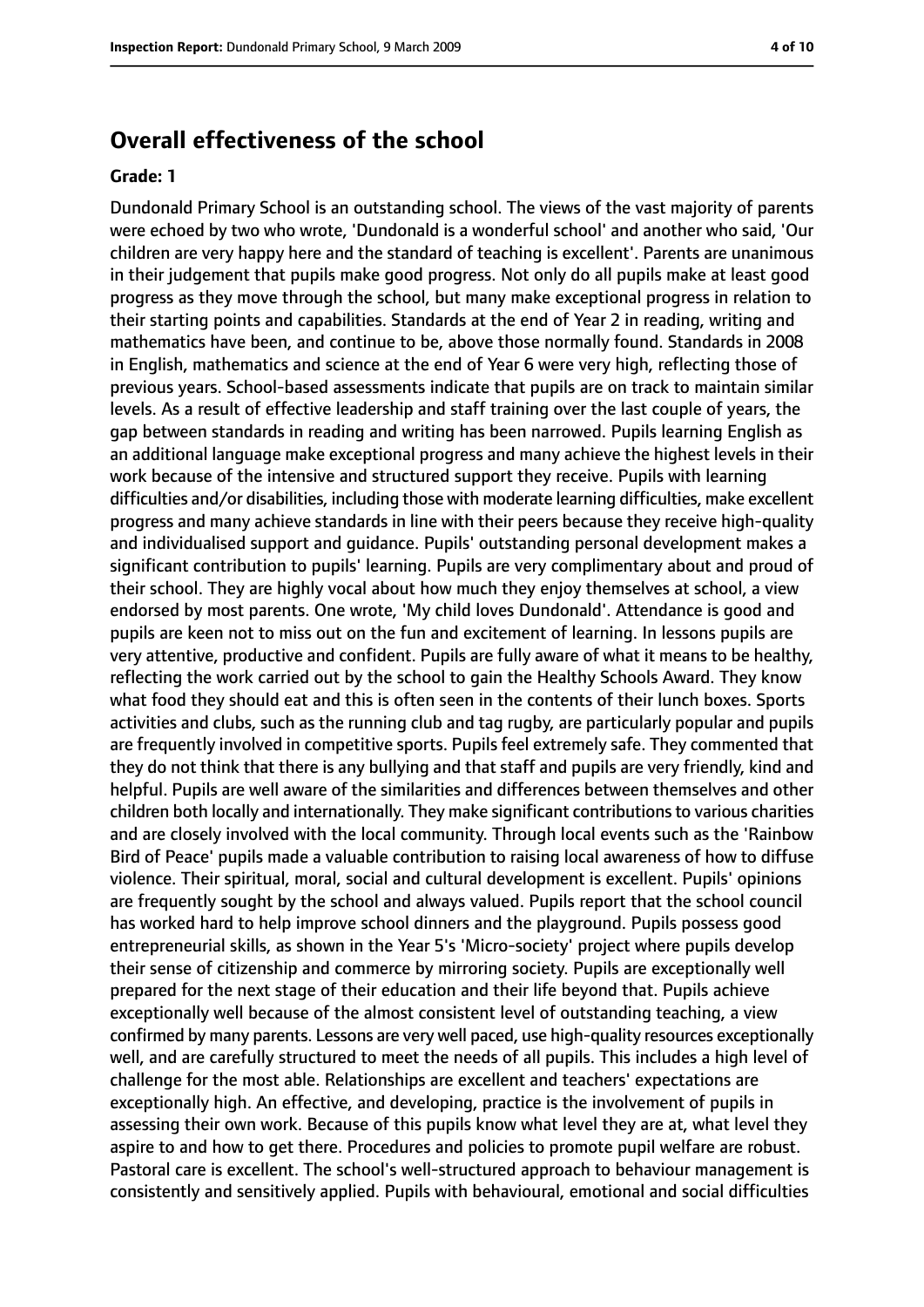are very well supported. The individual needs of pupils, and their families, are fully considered and met to ensure that pupils achieve their best and gain as much as possible from their education. The school is rightly proud of its inclusive practices. Pupils report that children new to the school are given a generous welcome. Carefully targeted support and intervention groups, coupled with opportunities for gifted and talented pupils and extension activities in lessons, provide excellent academic support and guidance. The curriculum is extraordinary because it is exceedingly well planned so that pupils use their basic skills in a wide range of subjects. Because of this, standards in subjects such as history and information and communication technology are above those expected. The curriculum is enriched very well by the use of music and French specialists. Reflecting the school's Gold Artsmark, high-quality displays, especially in the classrooms, help create a calm, welcoming and purposeful environment. Pupils' learning and enjoyment are extended further by a wide range of popular after school clubs and activities. An extensive range of visits and visitors make particularly good use of the local community. Pupils are excited by the residential trips that include those to Normandy. The strong leadership of the headteacher, with the full support of the staff, has built upon the school's high-quality care and provision that was noted at the time of the last inspection. The school's leaders and managers all have very clear roles and responsibilities that are complementary to each other and help build on the school's strengths. This dynamic and forward-thinking group is constantly seeking ways to improve the school. Parents view the way that the school communicates with them, and listens to their ideas and suggestions, as a strength. The tracking, monitoring and analysis of pupils' performance is very rigorous. Class teachers routinely undertake assessments to identify where gaps in knowledge exist, as well as potential underachievement, so that support and supplementary work can be quickly provided. The assessment of pupils' performance is used rigorously to set challenging targets that help maintain high levels of progress. The school has looked carefully at how it can provide opportunities to improve upon pupils' knowledge and understanding of different groups of pupils locally and internationally. However, the audit and plan for improvement of the national dimension of this work is not as well developed. Consequently the pupils do not have a deep understanding of different faiths, ethnicities and cultures and socio-economic groups within the United Kingdom. The governing body is extremely passionate and well informed. It provides considerable amounts of guidance and is closely involved in supporting and monitoring the school's performance. The school is extremely well poised to take on new challenges in the future.

## **Effectiveness of the Early Years Foundation Stage**

#### **Grade: 1**

Children make an excellent start to school, both in the Nursery and in the Reception class. 'An excellent first experience of school life...my daughter cannot wait to move up to the main school in September', is a typical parental comment. The starting points for most children are above those for children of a similar age, except in some aspects of mathematics and linking letters and sounds, where they are closer to those expected. As all children achieve well and sometimes very well by the time they start Year 1, they perform at levels above that expected in all areas of their learning. Children settle extremely quickly and happily into school because of the positive links with their parents and the strong nurturing environment. Relationships are excellent. Teaching and learning are outstanding and the balance between teacher-directed and child-initiated activities is finely balanced and focused on developing children's mathematical knowledge and early reading and writing skills. Adults work together as effective teams, provide good routines, and have high expectations of behaviour and achievement. Adults carefully assess their children, know them exceptionally well and plan on an individual basis to meet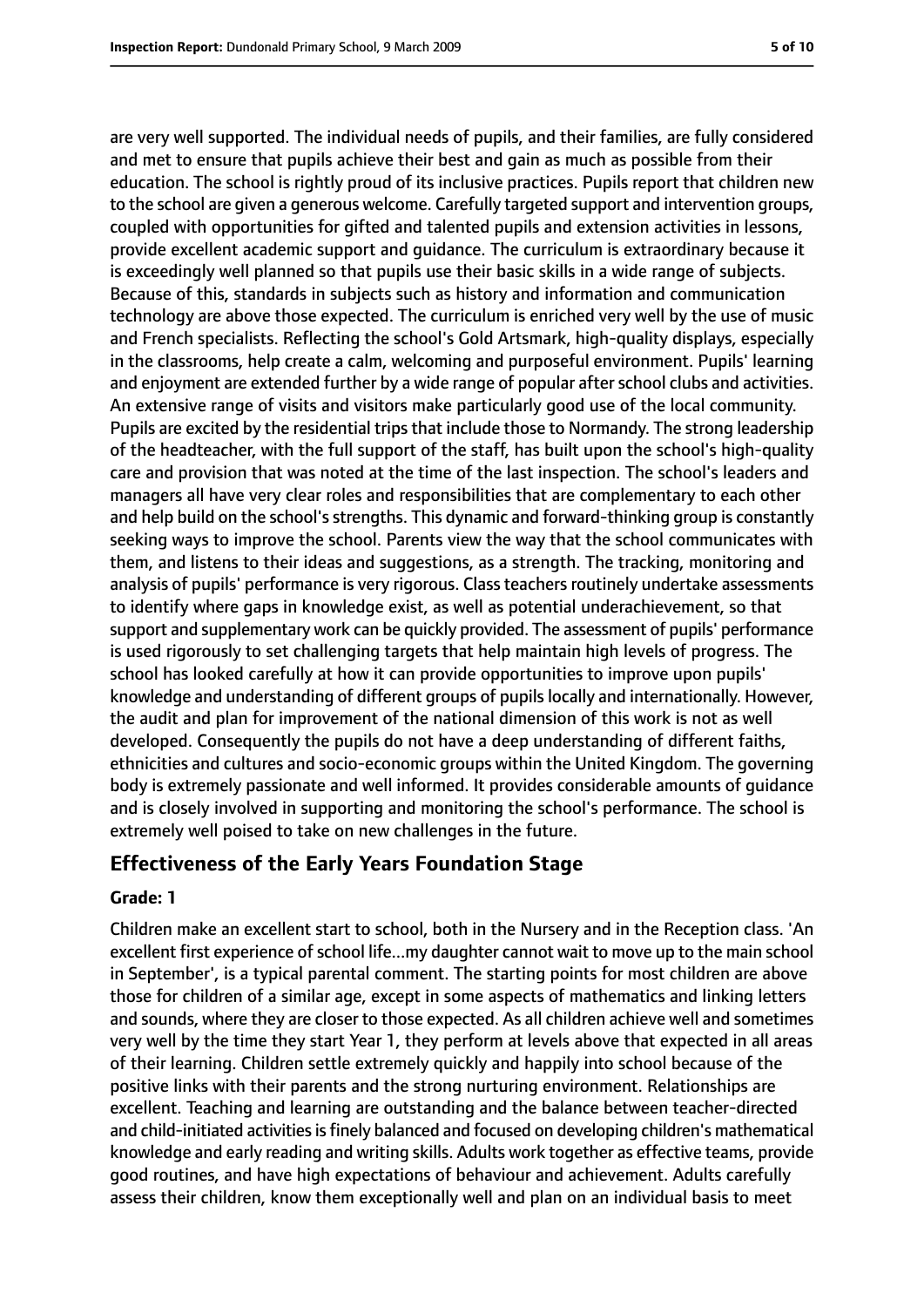their varying needs. Planning for indoor and outdoor provision is very thorough. Consequently, children benefit from a wide range of interesting, stimulating and meaningful activities. The outdoor areas are used well to support children's wider learning. Plans are in hand to provide a covered area for the Reception children. The management of the setting is excellent; it is constantly striving for further improvement.

## **What the school should do to improve further**

■ Review current practices and plan in more detail for the future in order to deepen pupils' understanding of different faiths, ethnicities and cultures and socio-economic groups within the United Kingdom.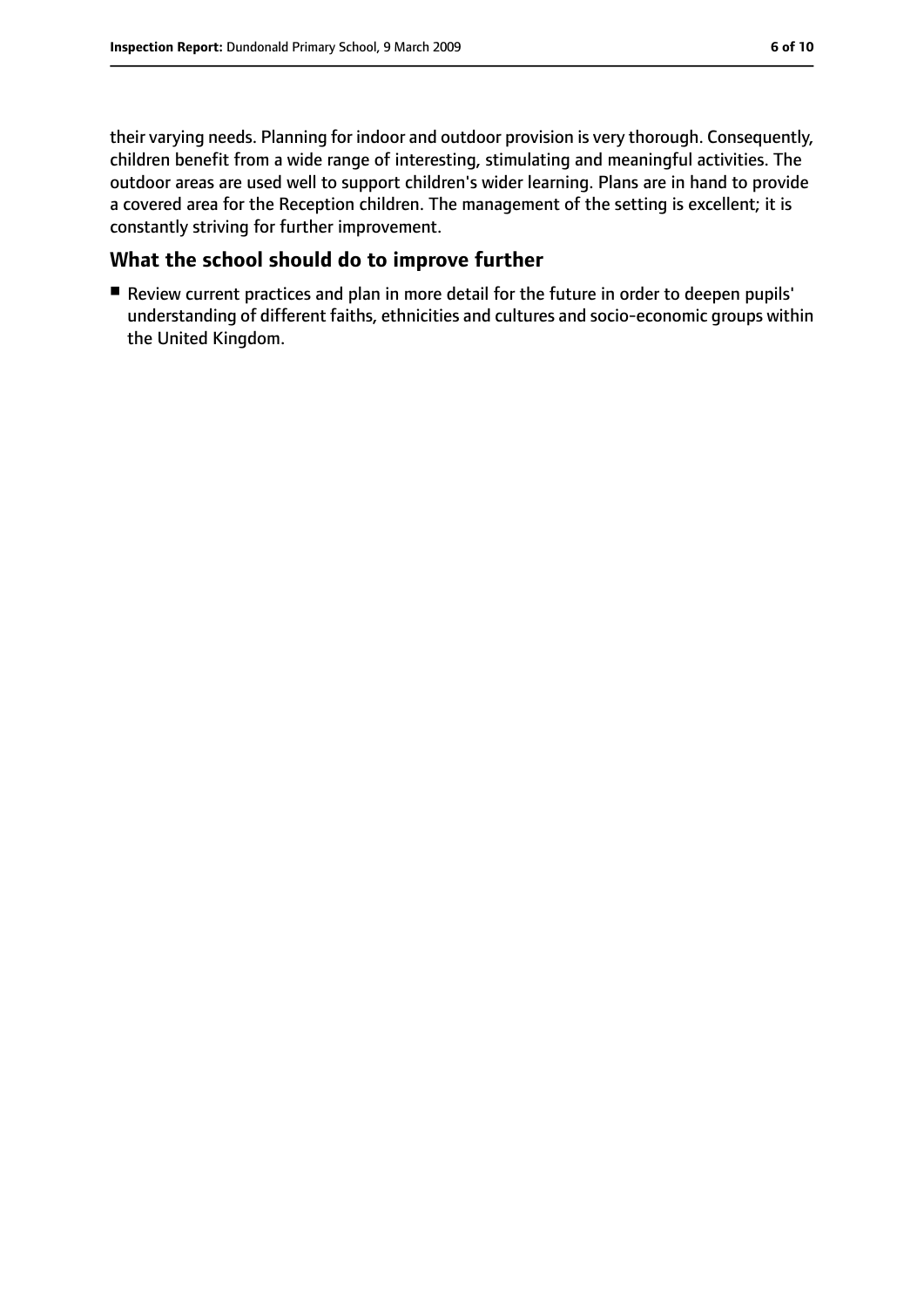**Any complaints about the inspection or the report should be made following the procedures set out in the guidance 'Complaints about school inspection', which is available from Ofsted's website: www.ofsted.gov.uk.**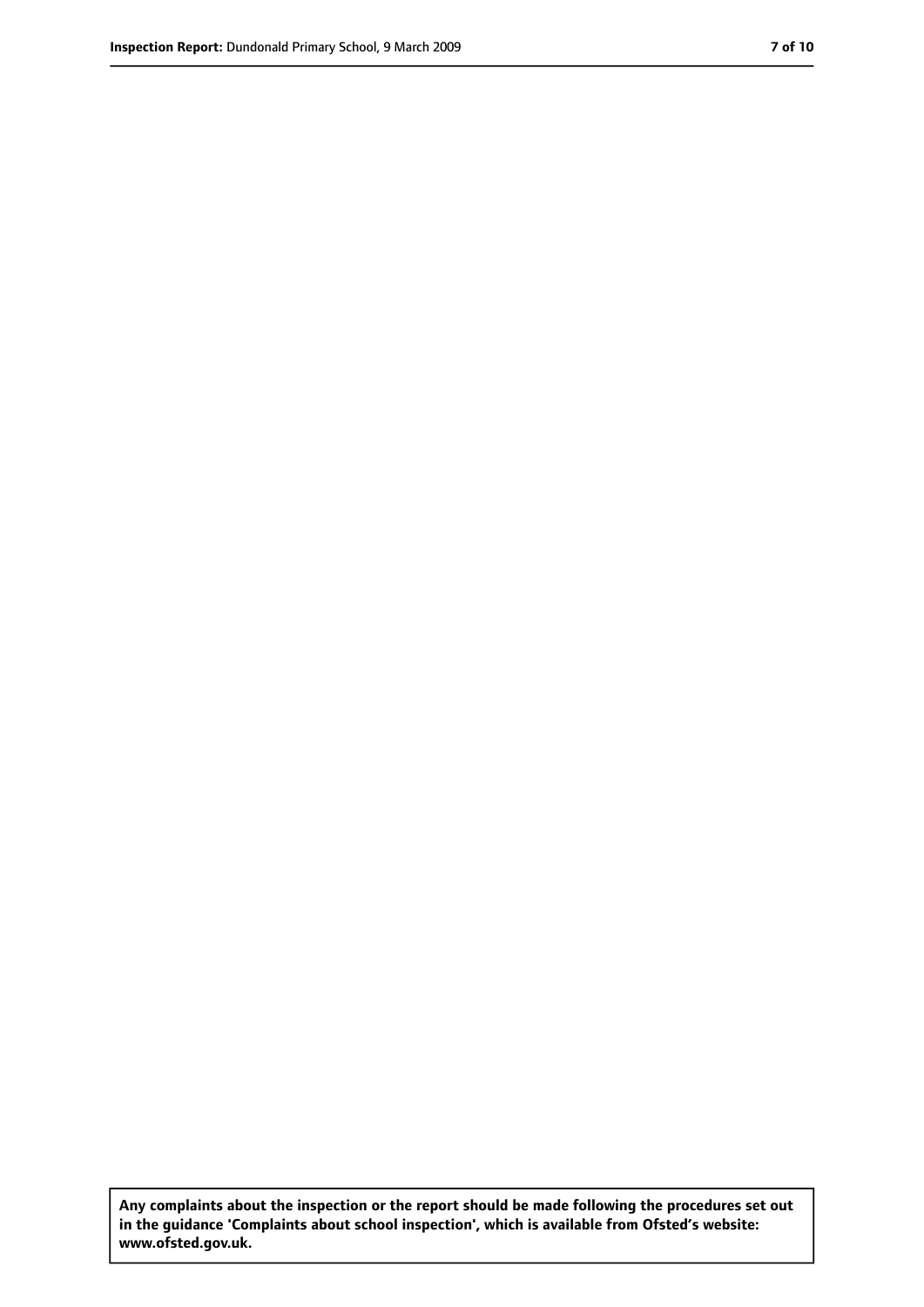# **Inspection judgements**

| \ Key to judgements: grade 1 is outstanding, grade 2 good, grade 3 satisfactory, and | <b>School</b>  |
|--------------------------------------------------------------------------------------|----------------|
| arade 4 inadequate                                                                   | <b>Overall</b> |

#### **Overall effectiveness**

| How effective, efficient and inclusive is the provision of<br>education, integrated care and any extended services in meeting the<br>needs of learners? |     |
|---------------------------------------------------------------------------------------------------------------------------------------------------------|-----|
| Effective steps have been taken to promote improvement since the last<br>inspection                                                                     | Yes |
| How well does the school work in partnership with others to promote learners'<br>well being?                                                            |     |
| The capacity to make any necessary improvements                                                                                                         |     |

# **Effectiveness of the Early Years Foundation Stage**

| How effective is the provision in meeting the needs of children in the<br>l EYFS?            |  |
|----------------------------------------------------------------------------------------------|--|
| How well do children in the EYFS achieve?                                                    |  |
| How good are the overall personal development and well-being of the children<br>in the EYFS? |  |
| How effectively are children in the EYFS helped to learn and develop?                        |  |
| How effectively is the welfare of children in the EYFS promoted?                             |  |
| How effectively is provision in the EYFS led and managed?                                    |  |

#### **Achievement and standards**

| How well do learners achieve?                                                  |  |
|--------------------------------------------------------------------------------|--|
| The standards <sup>1</sup> reached by learners                                 |  |
| How well learners make progress, taking account of any significant variations  |  |
| between groups of learners                                                     |  |
| How well learners with learning difficulties and/or disabilities make progress |  |

#### **Annex A**

<sup>&</sup>lt;sup>1</sup>Grade 1 - Exceptionally and consistently high; Grade 2 - Generally above average with none significantly below average; Grade 3 - Broadly average to below average; Grade 4 - Exceptionally low.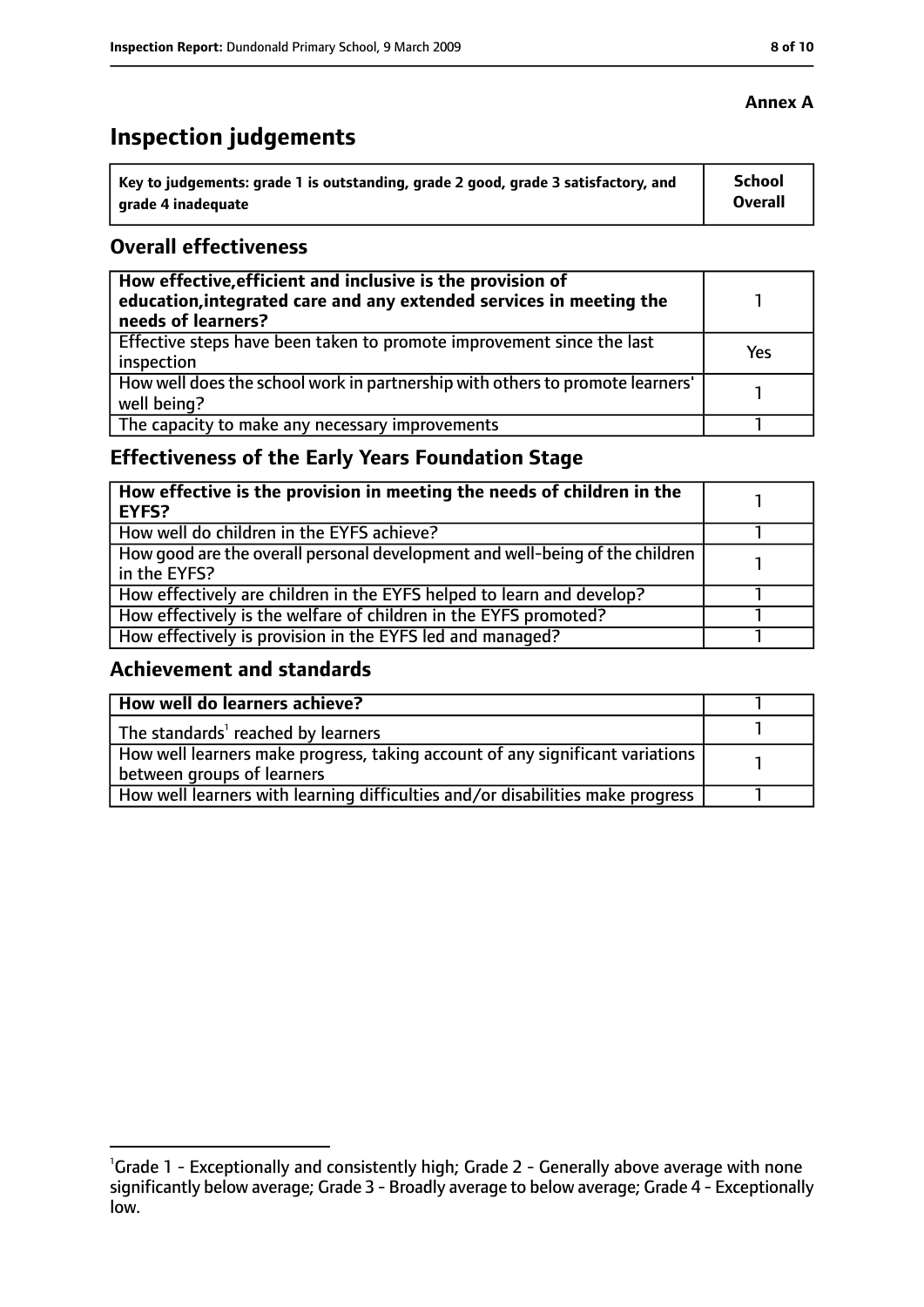# **Personal development and well-being**

| How good are the overall personal development and well-being of the<br>learners?                                 |  |
|------------------------------------------------------------------------------------------------------------------|--|
| The extent of learners' spiritual, moral, social and cultural development                                        |  |
| The extent to which learners adopt healthy lifestyles                                                            |  |
| The extent to which learners adopt safe practices                                                                |  |
| The extent to which learners enjoy their education                                                               |  |
| The attendance of learners                                                                                       |  |
| The behaviour of learners                                                                                        |  |
| The extent to which learners make a positive contribution to the community                                       |  |
| How well learners develop workplace and other skills that will contribute to<br>their future economic well-being |  |

# **The quality of provision**

| How effective are teaching and learning in meeting the full range of<br>learners' needs?              |  |
|-------------------------------------------------------------------------------------------------------|--|
| How well do the curriculum and other activities meet the range of needs and<br>interests of learners? |  |
| How well are learners cared for, quided and supported?                                                |  |

# **Leadership and management**

| How effective are leadership and management in raising achievement<br>and supporting all learners?                                              |           |
|-------------------------------------------------------------------------------------------------------------------------------------------------|-----------|
| How effectively leaders and managers at all levels set clear direction leading<br>to improvement and promote high quality of care and education |           |
| How effectively leaders and managers use challenging targets to raise standards                                                                 |           |
| The effectiveness of the school's self-evaluation                                                                                               |           |
| How well equality of opportunity is promoted and discrimination eliminated                                                                      |           |
| How well does the school contribute to community cohesion?                                                                                      |           |
| How effectively and efficiently resources, including staff, are deployed to<br>achieve value for money                                          |           |
| The extent to which governors and other supervisory boards discharge their<br>responsibilities                                                  |           |
| Do procedures for safequarding learners meet current government<br>requirements?                                                                | Yes       |
| Does this school require special measures?                                                                                                      | <b>No</b> |
| Does this school require a notice to improve?                                                                                                   | No        |